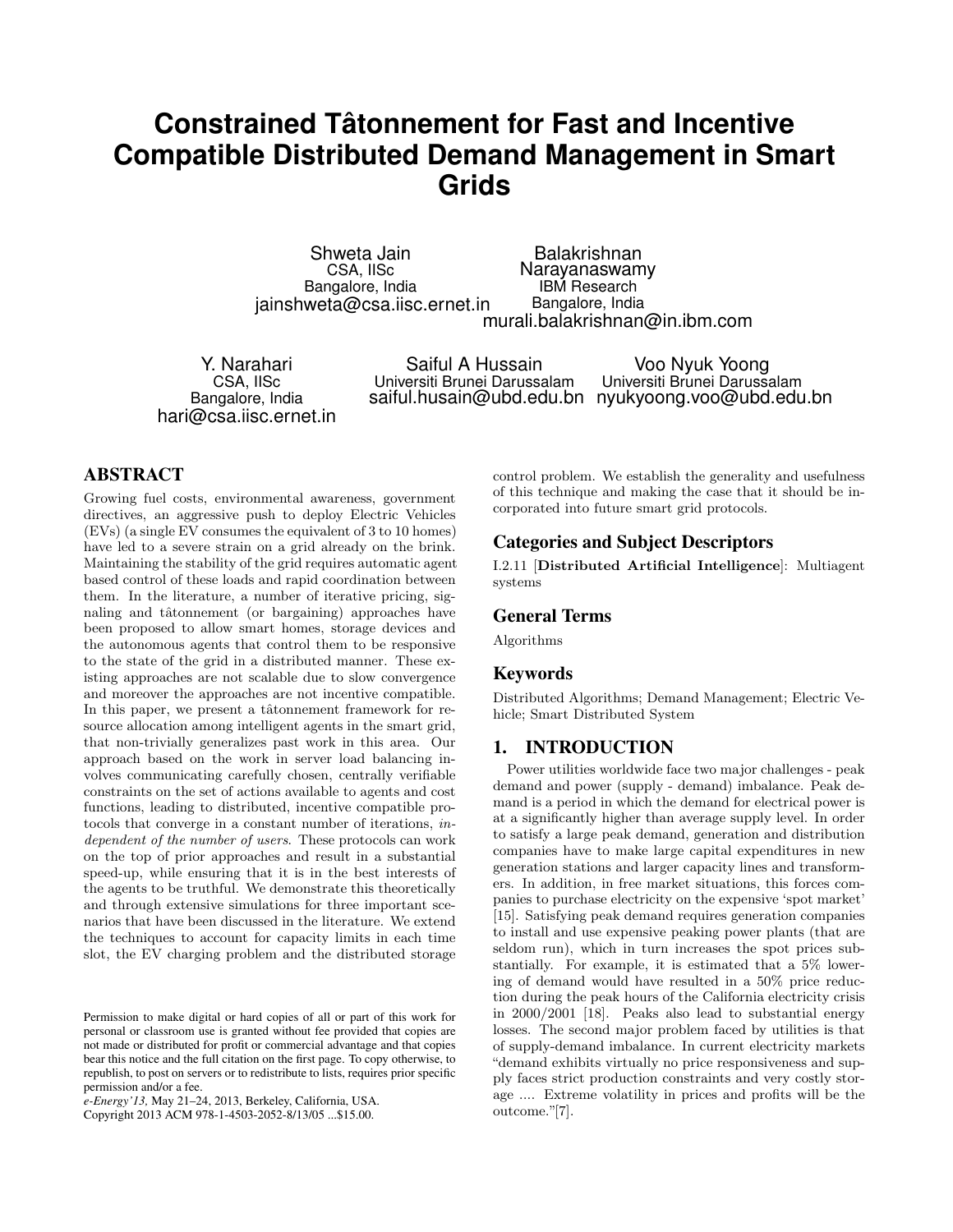In the midst of these difficulties faced by utilities, growing fuel costs, environmental awareness and government directives have increased the push to deploy Electric Vehicles (EVs). These EVs also can provide substantial amounts of local storage - a single EV can store and consume the equivalent of 3 to 5 homes straining the grid [10]. While EVs have environmental benefits [11], they will have substantial impacts on the economics [14], design, operation, and stability of the grid [20]. At the same time distributed storage, either in the form of EVs or batteries have been suggested for utility and consumer cost reduction [33, 36, 32].

Fortunately, the introduction of new communication [30] and control [12] infrastructure into the electricity grid is expected to allow increased prosumer participation in the smart grid. This participation will in fact be necessary to reduce costs. However, the infeasibility of continuous human intervention and consumption control has led to the model of autonomous software agents, representing the consumers, that intelligently optimize and schedule energy usage [33, 24]. Our focus in this paper is on the design of negotiation protocols between electricity distribution utilities and smart consumption agents that exploit this advanced communication and control infrastructure to allow coordination of consumption and help maintain the stability of the grid. Our work lies at the intersection of game theory [25], mechanism design [26] and the design of distributed algorithms [23].

### 1.1 Electricity Congestion Control Protocols

While distributed algorithms can serve a number of purposes in the smart grid, ranging from frequency control and maintaining voltage stability to providing various ancillary services [21], we focus on the problem of congestion control as an illustrative example. However, the protocols we suggest should be applicable in many other scenarios.

As mentioned in the introduction, shifts in demand and supply continue to strain a grid already on the brink. Thus, in order to limit peaks, minimize losses and reduce costs, utilities need to exploit the patience and flexibility of consumers and any available local storage. For example, when EVs are not in use, they can play the role of a battery allowing users to time shift their electricity purchases. When consumers have access to storage, they can potentially store energy during off-peak hours and use this energy to satisfy demand during the peak. Peak limitation through storage adoption may be more acceptable to consumers than consumption limitation since it does not require behaviour modification. However, increased storage adoption can lead to 'herding' effects where co-incident charging of batteries creates new and larger peaks, increasing costs [8] and losses. Thus, utilities need to encourage users to not only shift but also coordinate consumption, through what are often called congestion control mechanisms.

Congestion control schemes in the power systems literature (often based on successful protocols developed for internet congestion control [19]) that discourage consumption when the grid is loaded, fall into four basic categories: day ahead or time of use (TOU) pricing, dynamic pricing, signaling and back-off strategies and tâtonnement (or negotiation).

While many of these methods have been proposed in the literature they all come with their own limitations. TOU pricing (particularly in situations where users have significant storage, patience or flexibility) leads to the herding problem described above, where large amounts of consumption are shifted to low price regions creating new peaks [8]. Dynamic pricing can lead to customer confusion, and "consumers generally shy away from markets when products are complicated, supply is uncertain, prices are volatile, and information is lacking" [9]. Signaling based approaches, where consumers respond directly to signals from the utility, require that consumers are willing to give up control of their consumption which may be unlikely, or require that users reveal their preferences, which in turn leads to privacy and security concerns [2]. Randomized back-off type approaches where users back-off on consumption when the grid is loaded (motivated by CSMA protocols developed for wireless communication) require trust that the agent will respond as expected to signals. This is not incentive compatible as the response strategies are unverifiable and it is in the agents' interest to choose small back-off windows which allow them to consume electricity with minimum inconvenience.

Tâtonnement [34], where consumption agents and the utility exchange prices and consumption profiles until convergence, is then perhaps the most promising protocol for user consumption scheduling and pre-commitment. While they were not explicitly categorized as such, tâtonnement forms the basis of much work in this area including [24, 27, 33, 22, 35, 17]. Unfortunately, the strategies proposed in the literature either do not converge with parallel or require synchronous serial updates (where no two agents can update consumption at the same time) to ensure convergence. This implies substantial communication overhead and a number of iterations linear in the number of agents, as explicitly noted in [24, 27], which rapidly becomes infeasible as the number of users in the grid increases.

Since typical distribution grids could have millions of users and tens of millions of devices, developing protocols for multiagent consumption coordination that overcome these synchronization, convergence, and incentive compatibility issues is the primary focus of our work. In particular we develop constrained tâtonnement protocols for fast and incentive compatible distributed demand management in smart grids

#### 1.2 Our Contributions

In this paper, we consider a game theoretic resource allocation setting with a central distribution company that wishes to allocate a limited quantity of an expensive electricity resource to a set of autonomous consumption agents, at minimum cost. Typically, because the cost of generation is quadratic in the quantity generated and because of peak and congestion effects, the distribution company would prefer balanced consumption across the slots, subject to physical capacity constraints and the requirements of the users. The allocation to each agent is decided in an iterative manner. In each iteration, the center signals information to the agents (such as prices for consumption in each time slot) and the agents respond with new consumption levels. The center then updates its signals and the process is iterated until convergence. These kinds of protocols have been widely studied in the game theoretic settings, where they are called tâtonnement protocols [34] and more recently in the power systems literature [19, 24, 16, 17, 27, 33].

In this paper, we show how a protocol that adds verifiable constraints on the user consumption changes during the tâtonnement process, can be used to non-trivially improve the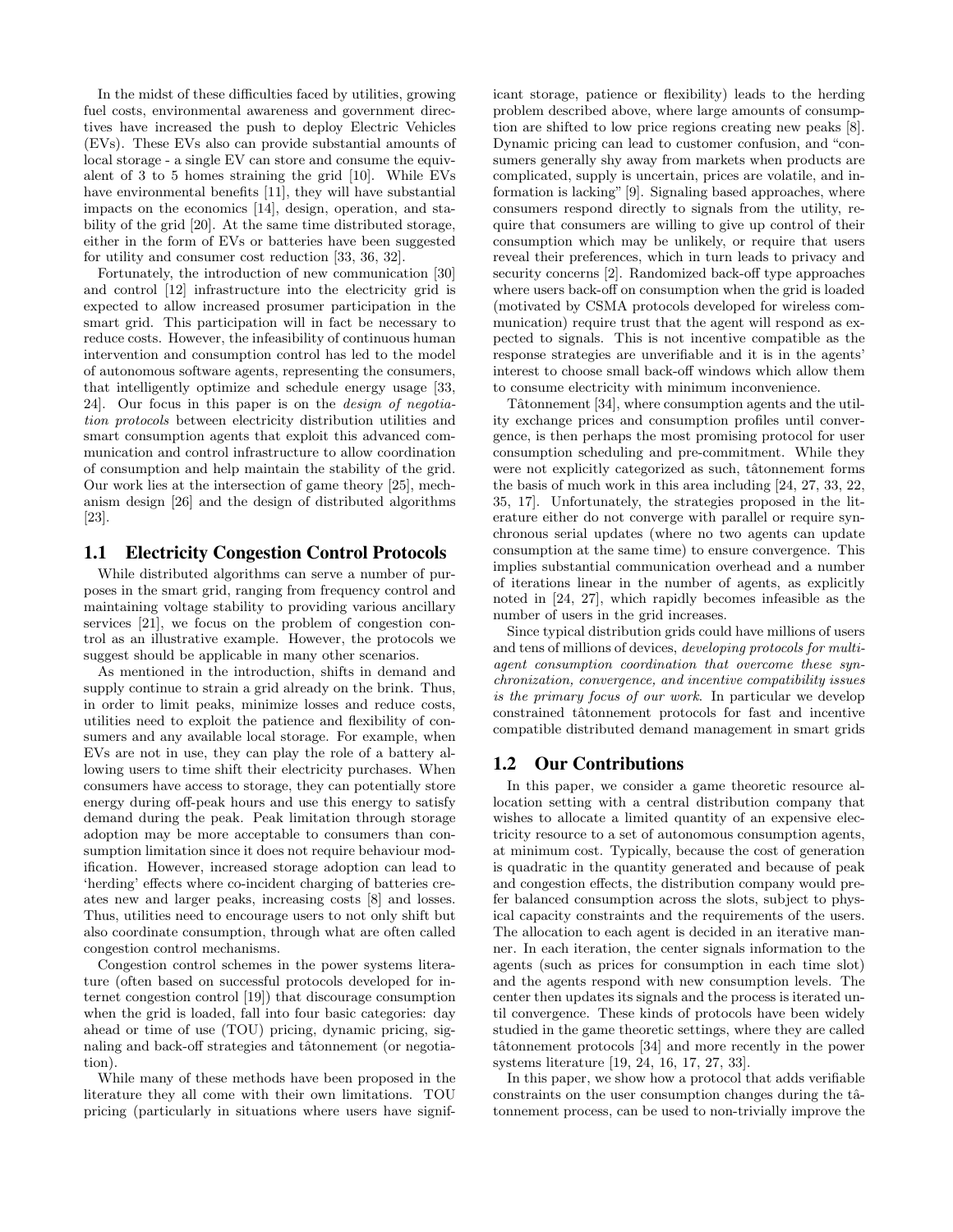iterative strategies proposed earlier for demand response [24, 27], EV charging [19] and distributed storage management [17, 33]. We show that when the proposed protocols are used, user selfish best response strategies converge within a poly-log (in an approximation parameter that depends on the desired accuracy) number of rounds independent of the number of agents. In this direction, our contributions are to develop the following.

- Tâtonnement game model: We describe the problem of peak minimizing or minimum cost electricity resource allocation in smart grids as a tâtonnement game between a single seller and multiple buyers. We explain how solutions presented in the literature, such as [24, 27] require a linear number of sequential updates to converge and others, such as [3, 19], may not be incentive compatible.
- Fast, incentive compatible distributed protocols: We map the energy demand management problem to a server allocation problem studied in [4] and develop a new protocol where, in addition to signals and prices, centrally verifiable constraints are also communicated to the users. We demonstrate with theory and through extensive simulations, that this leads to incentive compatible, distributed protocols that converge in a constant number of iterations, independent of the number of agents which represents a substantial speed-up for the situations studied in [24, 27].
- Distributed demand management protocols incorporating capacity constraints and micro storage: We show how *constrained* tâtonnement is useful in different resource allocation problems that are practically relevant in electricity grids, including load scheduling when users have local storage (the problem studied in [33]) or the distribution utility has capacity constraints in different time slots. Here, we demonstrate that these extensions require a rethinking of how prices are to be set when new constraints need to be satisfied.

A highlight of the protocol is its generality as it can be used on top of the distributed optimization techniques suggested in the literature and at the same time achieves faster convergence and ensures incentive compatibility.

The rest of this paper is organized as follows. In Section 2, we describe the problems facing energy utility companies in more detail, review some of the recent literature on agent based models for electricity consumption scheduling and their limitations with respect to convergence and incentive compatibility. In Section 3, we explain how a parallel to theoretical work on a server load balancing can be applied to the problem of electricity resource allocation to design new distributed protocols for energy consumption scheduling. We also show how extending these techniques to the problem of load balancing with capacity constraints in each time slot (a problem of importance in electricity grids with day ahead markets) requires a novel structure of the prices announced to the users. Finally, we show how these protocols also can be used for demand management when users have access to local storage - either from batteries or EVs allowing fast convergence.

## 2. DISTRIBUTED STORAGE AND DEMAND SIDE MANAGEMENT

The modern electricity grid is expected to provide a reliable supply to consumers (the US grid operates at an aver-



Figure 1: Smart Grid Structure

age of three nines 99.9% reliability) at any cost. "In order to supply demand that varies daily and seasonally, and given that demand is largely uncontrollable and interruptions very costly, installed generation capacity must be able to meet maximum (peak) demand" [31]. As a result, "the average utilisation of the generation capacity is below 55% and the lowest marginal cost plant would operate at about 85% load factor, while a plant with the highest fuel cost would operate only a few hours per year". Reducing this peak to average ratio is one of the primary goals of energy utilities, and can be achieved through customer demand response programs.

Demand response in electricity markets can be defined as the changes in electric consumption by users from their normal consumption patterns in response to signals (e.g. pricing) from the distribution authority [1]. In response to these signals, users can defer or reduce loads in coordination with other consumption agents to reduce the overall load on the grid. However, this response could lead to temporary user inconvenience and this inconvenience should be limited as far as possible to encourage participation in demand response programs.

One avenue to shift consumption or shave peaks with minimal user inconvenience is through the use of energy storage. Local storage would allow users to coordinate charging and consumption and then use energy from the storage when the grid is over loaded. While storage is expensive, distributed storage is already prevalent. For example, due to a chronic shortage of electricity of more than 10% [13], outages are common throughout India, causing customers to purchase storage and local generation. At the same time EVs are expected to become more common throughout the developed world [14]. When these EVs are parked, they can be plugged in to absorb energy and store it for later consumption, acting as large local storage.

### 2.1 Electricity distribution system model

Traditionally, most electricity distribution grids are radial in nature [5] and hence can be represented in the form of a tree with the nodes representing the buses and the undirected edges representing the electrical line connections, as in Figure 1. This tree can further be modeled as a rooted tree with the root node representing the generator sub-station and the leaf nodes representing the loads (the customers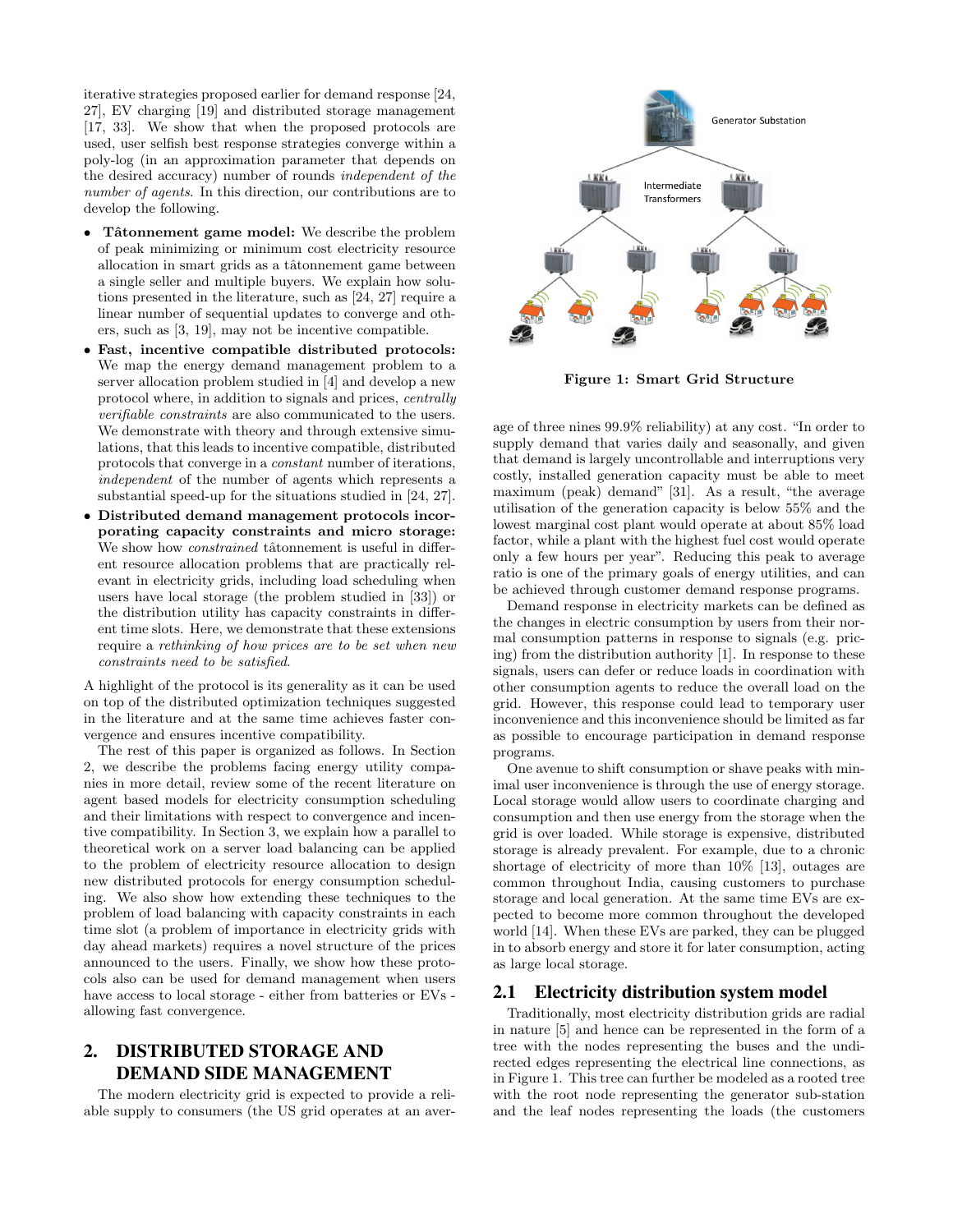buying electricity). This rooted tree structure is used as a model of the distribution grid in this paper.

The loads are parametrized by a *power requirement* which is the total amount of power they want to consume across some time duration called a consumption period, such as a day. The consumption period is further divided into smaller duration called slots, corresponding to hours, minutes or even seconds. With each load, a strategy vector is associated which is a vector of powers consumed by the load across all slots in a consumption period. Each load is free to consume any amount of power in the individual slots as long as the total power consumed across all slots in a consumption period equals the specified requirement.

User preference can also captured by further allowing the loads to be active (consume power) only in some subset of slots during any consumption period. That is, for every load, we can further associate a binary 'indicator' vector indicating which subset of slots in any consumption period the load can consume power. An example where such a model can be applied is in the case of EV (Electric Vehicle) charging by individual customers at their homes. Some people may have to use their cars for work and can charge only during off-work hours. However, such users will be in-different as to 'how' the car gets charged during the off-work hours as long as it is charged by beginning of the work hour next day. In this example, the consumption period could be one day and the slots' duration can refer to one hour. The power requirement of the EV is specified by its storage capacity. Hence any scheduler has complete freedom in choosing an appropriate strategy vector so long as the the total power requirement is met and the user's preference (indicator) is respected. Note that in general, as we will discuss later, this model is also general enough to model arbitrary energy consumption when users have access to local storage and is not limited to the EV charging described here.

### 2.2 Existing Demand Response Protocols and their Limitations

As described in Section 1.1, demand response protocols fall into four basic categories: day ahead or time of use (TOU) pricing, dynamic pricing, signaling, and tâtonnement. In TOU and dynamic pricing [1], consumers are charged based on the state of the grid, either predicted day ahead (TOU pricing) or real time (dynamic pricing). This requires a good estimate of user requirements and preferences at the central utility, which may be unrealistic, and have been seen to lead to large swings in prices and consumption, which discourage user participation and lead to grid instability.

The third approach to this problem is motivated by parallels to the development of the internet [19] and in particular internet protocols such as TCP [3], which assume agents respond to signals from the central authority (essentially by fiat) and will curtail load as required. Deciding on which users should or could reduce consumption requires them to reveal their preferences and consumption patterns which raises privacy concerns [2]. Back-off strategies borrowed from the wireless domain, where users delay consumption when the grid is overloaded, have also similarly been suggested for peak power reduction. However, these are not incentive compatible since it is often not in the users (selfish) interest to delay consumption and since the back-off strategies are not verifiable by the utility. That is, selfish users may be incentivized to choose small back-off windows result-



Figure 2: Example demonstrating that parallel updates may not converge and that sequential updates could require a linear number of iterations

ing in a breakdown of the protocol. In this paper we develop incentive compatible protocols by introducing centrally verifiable constraints that actually speed up convergence.

In tâtonnement  $[34]$ , the price and consumption information is updated iteratively until the aggregate user demand matches the supply. Tâtonnement in smart grids has been proposed both from an optimization viewpoint and from a game theoretic perspective. Primal dual algorithms allow (primal) consumption to be set iteratively in response to (dual) prices [16]. Similar approaches have also been suggested [17] for the grid level supply demand matching problem, (known as Economic Dispatch in the power systems community). The game theoretic approach to these resource allocation problems assumes that consumers are selfish utility maximizing agents who maximize welfare (utility-price) in response to pricing signals [22, 1, 24].

Even with electricity pricing and distributed storage, herding effects [8] can actually cause an increase in the size of electricity peaks. That is, users with storage will purchase large amounts of electricity when prices are low, creating new peaks. In addition, storage and demand response can increase the unpredictability of demand. This particularly problematic in electricity markets, where, because of physical power system constraints distribution companies have to commit one day ahead to purchase levels [15].

Thus, an important question is how to incentivize users to coordinate their use of storage to flatten power consumption peaks while allowing distribution companies to gain estimates of the overall demand profile. Many variants of tâtonnement, where the central authority and consumption agents exchange consumption information and pricing signals until convergence, have been proposed in the multiagent and power systems literature. This game theoretic perspective has been advanced both with storage in [33, 27] and without in [24] (an excellent survey covering these and other game theoretic approaches can be found in [29]). A similar approach, from an primal-dual optimization perspective (without storage) was suggested in [16].

However, all these protocols have some convergence issues that we seek to address here. For example, the protocols in [24, 16, 33, 27] do not converge if users update their consumption profiles in parallel. To see why this is the case, consider a simple example where we have two slots and large number  $n$  of users as shown in Figure 1. Suppose initially all users consume in the first slot. With parallel updates the users will alternate between State 1 and State 2. The optimal solution is the one where load on each slot is  $n/2$  which will take  $n/2 = O(n)$  iterations with serial updates. Thus, the protocol requires a linear number (in the number of consumers) of synchronous, serial updates, which is infeasible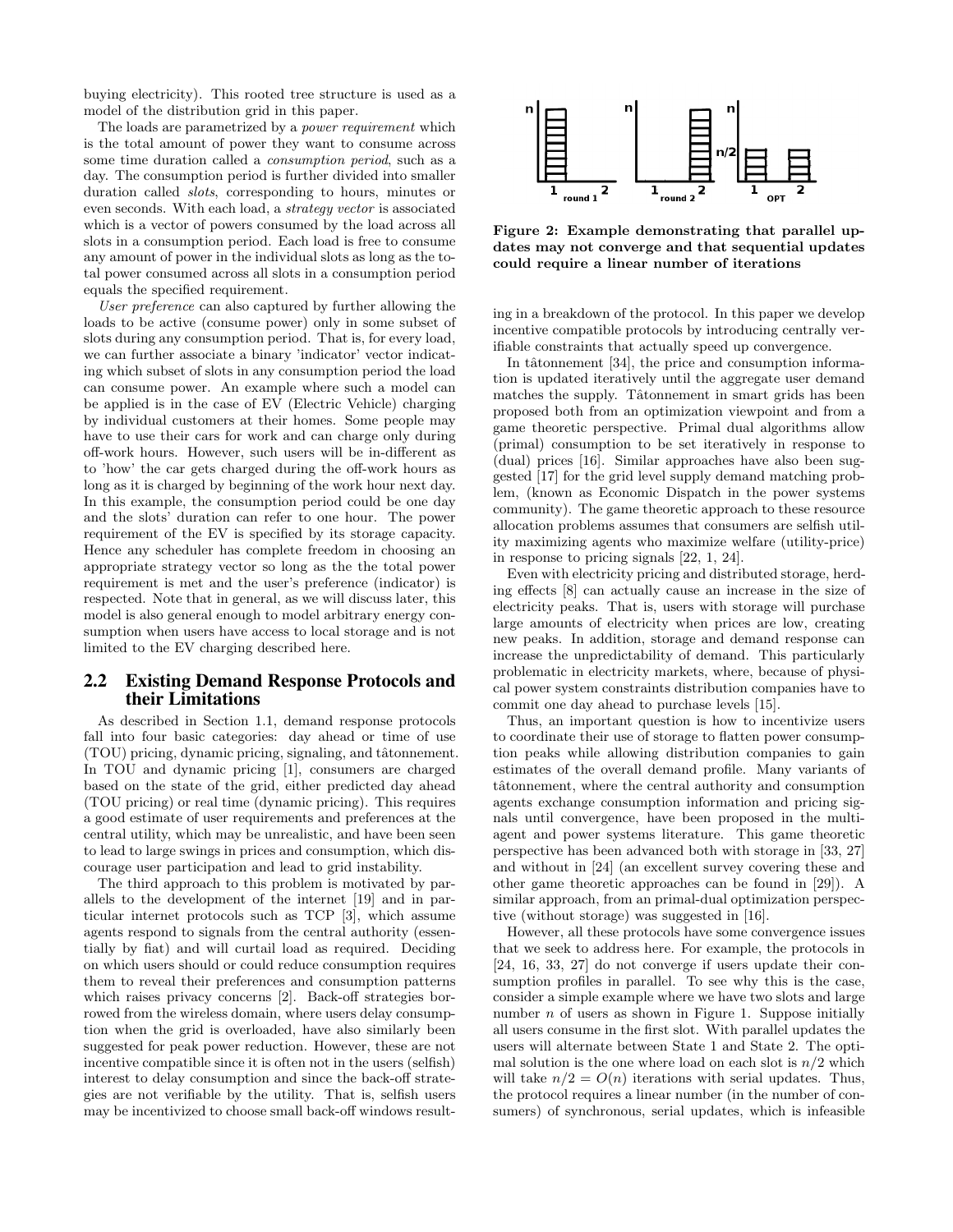in large grids with millions of users and adds substantial signaling overhead. In this paper, we develop a parallel to the problem of server load balancing and show that using an algorithmic technique called bounded best response we can develop protocols that converge to near-optimum solution in a number of rounds independent of the number of users.

### 2.3 The Grid Model

User Agents and Preferences: Let  $\mathcal{N} = \{1, 2, ..., n\}$ represent the set of autonomous agents or users, each of which controls its own load. We consider the model with discrete time intervals (i.e. time is divided into hourly slots or in slots of 15 minutes in a day). We divide a day into H time slots  $\mathcal{H} = \{1, 2, 3, \ldots, H\}$ . An agent i is available in time slots  $S_i$ . This setting can represent, for example, the case where an agent controls an EV and has a preferable time slot to charge its vehicle. If the agent wishes to go to the office at 8 : 00 A.M. in the morning and return at 7 : 00 P.M. then the agent would charge the vehicle between slots  $7:00$  P.M. to  $8:00$  A.M. For simplicity, we assume that an agent has the flexibility to consume any amount of electricity in a time slot, but has a certain number of total units required for a particular day. The model is also general enough to be extended to the situation where multiple appliances are controlled by a single agent, or when per slot limits on appliance consumption are placed.

Consumption profiles: Based on the signals received from the central utility, each user  $i$  decides on an amount of electricity to be consumed in slot h denoted by  $l_i^h$ , which we call the user's consumption profile. This results in a total consumption of  $L^h = \sum_{i \in \mathcal{N}} \bar{l}_i^h$  in each time slot which is the overall consumption profile.

Distribution company optimization objectives: There are a number of different objectives that a central electricity distribution utility may be interested in. One important goal is to minimize the Peak to Average Ratio (PAR),

$$
PAR = \frac{H \max_h L_h}{\sum_{i=1}^H L_h} \tag{1}
$$

subject to the user consumption constraints, namely that (i) For any time  $h \notin \mathcal{S}_i$ , we have  $l_i^h = 0$  and (ii) For each user i, there is a fixed requirement for charging, denoted by  $\xi_i$ such that  $\sum_{h \in S_i} l_i^h = \xi_i$  where  $\xi_i$  is the unit of electricity a user wants to consume which is fixed. Note that the denominator in calculating PAR is a constant in our model, as the energy requirement of each load agent is considered to be fixed and the problem reduces to that of minimizing  $\max_{h \in H} L_h$ , which is a peak load minimization problem.

There are number of possible (convex) cost functions that the central distribution company may wish to minimize. For example, the utility may be interested in minimizing a quadratic function of the total load  $\sum_h a L_h^2 + b L_h + c$ , since the generation cost of many generators can be modeled as a quadratic function [15]. Alternatively, peak minimization and  $I^2R$  loss minimization are often important goals [5]. The common feature of all these cost functions is that moving consumption from a heavily loaded time slot to a less loaded slot decreases the total cost. Constrained tâtonnement protocols can be shown to work for any such cost function, though we focus on the peak load minimization problem here.

Note that since cost function that utility company consider is convex monotonic increasing function in total load  $L<sub>h</sub>$ , minimizing the maximum peak is identical to minimizing the total cost which is given by  $\sum_h C(L_h)$  where C is the cost function that the utility company is paying.

### 2.4 Smart Grid Settings Investigated

The primary problem we are interested in in this work is of user, appliance or storage load sifting to meet system constraints and minimize costs and losses. Our aim is to show that by choosing constraints and prices appropriately we can improve the convergence of protocols suggested for a number of different smart grid scenarios [24, 16, 22, 33, 27] demonstrating the wide applicability of this idea. In this paper, we consider three settings that illustrate different aspects of the constrained tâtonnement protocol. Three of these were previously studied in the literature for which linear time algorithms were suggested and we demonstrate the improvements possible here.

Setting 1: Basic tâtonnement game: Here, we model autonomous loads and no local storage or per slot capacity constraints, motivated by [24, 27]. This allows us to highlight the parallel to the problem of load balancing and also demonstrate the proofs of fast incentive compatible, convergence for the basic peak minimization or convex cost minimization problem.

Setting 2: Demand management with capacity constraints: This scenario is unique to our work (from a distributed multi-agent perspective) and we demonstrate that it is possible to ensure distributed constraint satisfaction while maintaining fast incentive compatibility. In particular, we consider a utility that participates in the day ahead energy market [15]. In electricity markets, due to large generator start up times and slow ramping rates of the most efficient generators, electricity distributors and generators commit day ahead to levels of consumption and supply in each time slot over the next 24 hours. These are essentially contracts between generation and distribution companies and come with (large) penalties for any deviation from the committed levels. After considering these day ahead commitments and the predicted consumption of users who do not participate in demand management programs, a distribution company is then left with the problem of incentivizing users to schedule consumption subject to capacity constraints. We show, using the intuition from Setting 1, that we can develop a protocol that guarantees fast convergence for this important practical problem. An interesting point we make here is that for fast convergence with capacity limits, the form of the prices announced to each user have to be defined carefully : a direct extension of the previous methods does not work correctly. In particular we show that constrained tâtonnement guarantees convergence to a solution which satisfies capacity constraints, provided one exists, in a number of iterations independent of the number of users if prices are structured appropriately.

Setting 3: Distributed micro-storage management: This setting is motivated by [33], where each agent has access to limited local storage, possibly in the form of a parked EV or battery backup. The agent then wishes to use this storage to minimize costs, while the central utility would like to exploit user storage to minimize peaks. The fundamental question then is how the central utility should update prices in the presence of distributed storage. For this class of problems again a distributed linear time algorithm was presented in [33]. We show that constrained tâtonnement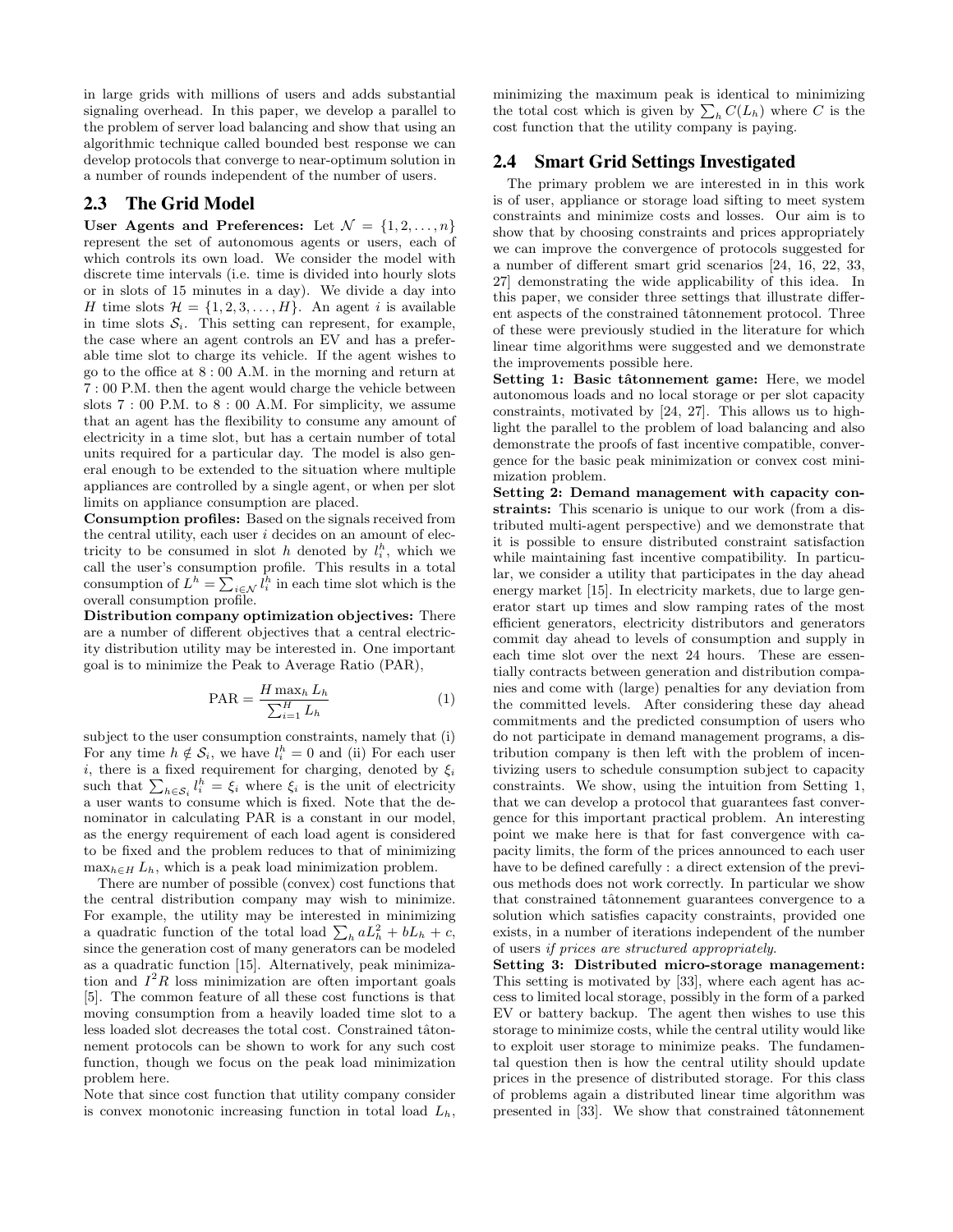allows fast convergence, even in the presence of selfish users who use storage to minimize their local costs.

Settings 2 and 3 serve to highlight the generality of the protocol and how it can be used for a wide variety of user and distribution company settings. We show through simulations on real consumption traces how to extend the protocol to the situation of a large number of distributed demand management agents with local storage and evaluate the practicality of our protocols.

# 3. CONSTRAINED TÂTONNEMENT FOR DISTRIBUTED ENERGY RESOURCE ALLOCATION

We now formalize our game theoretic model of the energy resource allocation problem between a central distribution utility and autonomous consumption agents in a setting we refer to as a tâtonnement game. This setting allows us to analyze the situation where a set of autonomous consumption agents selfishly try to maximize their utilities independently with co-ordination enforced by the utility through pricing and constraints.

#### 3.1 Game Theoretic Model

Game theory is the study of strategic decision making. More formally, it is "the study of mathematical models of conflict and cooperation between intelligent rational decisionmakers." [25]. The players in our game are the autonomous agents who are trying to optimize their consumption profile. Strategy for a player *i* is the load vector  $l_i = \{l_i^1, l_i^2, \ldots, l_i^T\}$ . We also denote  $l_{-i}$  as the load vectors of all other players except  $i$ . The payoff to each player  $i$  can then be defined as

$$
u_i(l_i, l_{-i}) = -\frac{\xi_i}{\sum_j \xi_j} \sum_t c_t \tag{2}
$$

The first term  $\left(\frac{\xi_i}{\sum_j \xi_j}\right)$  in the payoff denotes the fraction of load agent  $i$  is using and  $c_t$  is the price the electricity company charges at time slot t. Thus  $\sum c_t$  denotes the total amount that the electricity company receives. In our model, we simply set  $c_t = C(L_t)$  where  $L_t = \sum_i l_i^t$  (total amount of load consumed at time t),  $C(L_t)$  is the cost, electricity company is paying for  $L_t$  unit of load at time t. We assume that  $C(L_t)$  is a strictly convex increasing function. Thus the

objective of each player i, would be to consume the load  $l_i$ so as to maximize their utility defined in (2)

We will be interested in two properties of a final consumption solution. A load profile  $(l_1^*, l_2^*, \ldots, l_n^*)$  is a *Nash* equilibrium if:

$$
u_i(l_i^*, l_{-i}^*) \ge u_i(l_i, l_{-i}^*) \ \forall \ l_i \ \forall \ i \tag{3}
$$

Nash equilibrium in some sense denotes the stability of the result of our protocol where no user has an incentive to deviate unilaterally. The other important property of a solution is Pareto optimality. A load profile  $(l_1^*, l_2^*, \ldots, l_n^*)$  is Pareto optimal solution if  $\mathcal{A}(l_1, l_2, \ldots, l_n)$  such that:

$$
u_i(l_i^*, l_{-i}^*) \leq u_i(l_i, l_{-i}) \ \forall \ i \text{ and } \tag{4}
$$

$$
u_i(l_j^*, l_{-j}^*) \quad < \quad u_i(l_j, l_{-j}) \text{ for some } j \tag{5}
$$

We then have the following theorems from [24]:

THEOREM 3.1. A load profile  $(l_1^*, l_2^*, \ldots, l_n^*)$  is a Nash equilibrium iff it is the solution of optimization problem  $min\sum$  $C(L_h)$ .



THEOREM 3.2. If load profile  $(l_1^*, l_2^*, \ldots, l_n^*)$  is a solution of optimization problem  $\min$ h  $C(L_h)$ , then it is a Pareto

optimal profile.

From the two theorems it can be seen that any algorithm which minimizes the cost function  $\sum_h C(L_h)$  will also result in Nash equilibrium and Pareto optimal solution. In the following sections we develop a distributed algorithm in which player play selfishly subject to centrally verifiable constraints to reach to the optimal solution.

### 3.2 Constrained Tâtonnement

In the basic Setting 1, autonomous loads are co-ordinated by price updates. We first discuss how the parallel can be established to the problem of server load balancing studied [4] and then prove fast convergence. We then extend the results to Setting 2 and 3 as how to impose capacity constraints and how to include storage in the model. Interestingly, we show that imposing capacity constraints directly does not work and one needs to design the cost functions with care.

Recall that we consider a setting where agents have appliance that have certain consumption requirements and are only available to be run in a certain sub-set of the time slots. This models a number of appliance like EVs and even appliances like heaters and air conditioners that have explicit or implicit storage capabilities. The tâtonnement process we study is primarily a model for investigating stability of equilibrium [34]. In each iteration, prices for each slot are announced (by the central utility), and agents state how much electricity they would like to purchase (demand) in each time slot at that price. No transactions take place at non-equilibrium prices. Instead, prices are lowered for slots with positive prices and excess supply and raised for slots with excess demand. Even though they were not explicitly named as such, the protocols suggested in [24, 27, 33] and many other are essentially tâtonnement processes, which require a linear number of sequential updates to ensure convergence. We show that, with suitable modifications to this basic protocol, it is possible to get bounds on the number of updates required for convergence that depend only on the approximation factor, independent of the number of agents. This also highlights the fact that even settling for an approximate solution can often lead to a substantial speed-up in tâtonnement protocols.

There is a strong parallel between our problem of energy resource allocation and the work on server scheduling [4]. In [4], they consider the problem of allocating jobs to servers to minimize peak loads on servers. In our model, jobs correspond to the loads or appliances controlled by the agents and each machine corresponds to one of the time slots. The total load on a machine corresponds to the amount of energy consumed in each time slot. To emphasize the parallel, we will also use load to refer to the energy consumed.

#### 3.3 Setting 1 : Basic Setting

Let  $S_i$  denotes the set of time slots in which player i prefers to consume some load and  $p_{ih}$  be the fraction of load which the  $i^{th}$  user consumes at  $h^{th}$  hour and d denotes the iteration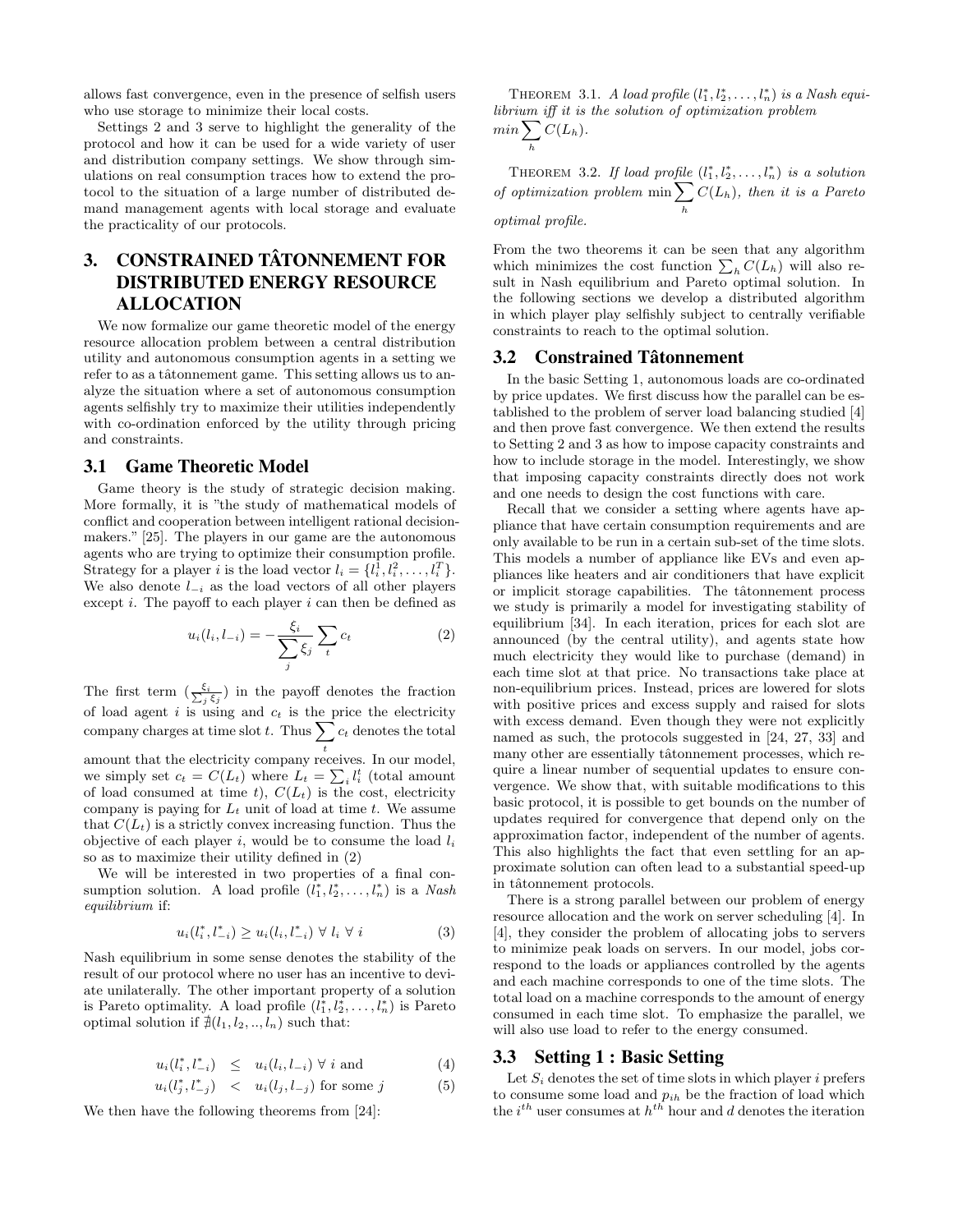of the algorithm. We have  $\sum_{h \in S_i} p_{ih} = 1, l_i^h = \xi_i p_{ih} \ \forall h \in \mathbb{R}$  $S_i$ . Each user in this setting will try to balance the load subject to  $\sum_{t \in S_i} l_i^t = \xi_i \ \forall i$ . In the basic setting, the two constraints for the tâtonnement protocol that the distribution company broadcasts and a user must satisfy in each update are the

(i) Inertia constraints whereby an agent  $i$  may move a fraction of load from hour j to hour r where  $j, r \in S_i$  only if  $L_j \geq (1+\epsilon)^3 L_r$  and the

(ii) Bounded Step constraints,  $\eta \leq p_{ih} \leq 1$  for all i where  $\eta = \frac{\epsilon}{H^2}$  and  $p_{ih}^d/(1+\epsilon) \leq p_{ih}^{d+1} \leq (1+\epsilon)p_{ih}^d$ .

Here  $\epsilon$  is a parameter that we select later depending on the accuracy required. Essentially, the inertia rule allows users to make a move only if there is significant difference in cost (ensuring convergence) and the bounded step rule prevents large swings and cycles in the dynamics of the protocol. The formal outline of the protocol is in 1. The protocol does not requires communication between the agents and thus required less overhead.

Protocol 1 The constrained tâtonnement protocol for distributed demand management

- 1: while Any change in user consumption profiles do
- 2: Distribution utility broadcasts total load in each time slot and corresponding cost functions for each slot
- 3: Users update consumption profile based on the cost function, internal preferences, Bounded Step constraints and Inertia constraints.
- 4: Users transmit new consumption profiles to the distribution company
- 5: The distribution utility checks that inertia constraints and bounded step constraints are not violated 6: end while

Distributed Incentive Compatibility: In Protocol 1, every user is in fact unaware of other users' loads, leading to a distributed protocol. The user only sees the total load present on the slots in which she is consuming energy and tries to balance consumption according to her preferences, the cost functions announced by the central utility for those slots and the constraints making the protocol incentive compatible. Privacy problems do not arise since the load profiles of users are not required to be public knowledge.

The central authority announces prices of  $(L_h)^2$ , for each  $h \in \mathcal{S}_i$  to each agent i. Thus, in iteration  $d+1$ , user i is faced with the following optimization problem,

$$
\underset{\gamma_1,\ldots,\gamma_H}{\text{minimize}} \quad \sum_{t \in \mathcal{S}_i} (L_t^d - \gamma_t)^2 \tag{6}
$$

s.t. 
$$
\gamma_t = \sum_{t' \in R_t} x_{t,t'} \ \forall \ t, \ \sum_{t \in S_i} \gamma_t = 0
$$

$$
\gamma_t \le p_{it}^d \ \xi_i \ \frac{\epsilon}{1+\epsilon}, \ -\gamma_t \le p_{it}^d \ \xi_i \ \epsilon \tag{7}
$$

where  $\gamma_t$  represents the amount of load agent i moves from (or to) time t.  $R_t = \{t' : L_t \ge (1+\epsilon)^3 L_{t'} \text{ or } L_{t'} \ge (1+\epsilon)^3 L_t\}$ denotes the set of time slots  $t'$  for time t such that user can either shift his load from  $t$  to  $t'$  or from  $t'$  to  $t$  and finally  $x_{t,t'}$  is a design variable which is positive when the load is shifted from  $t$  to  $t'$  and negative when load is shifted from  $t'$ to t.  $R_t$  and  $x_{t,t'}$  arise from the inertia constraints and the bound on  $\gamma_t$  comes from the bounded step constraints.

Let OPT be the the maximum load on any slot in the

optimal assignment that minimizes the peak load over all  $h \in H$ . To allow the protocol to work we assume that each user starts with at least an  $\eta$  fraction of its total load in each time slot  $t \in \mathcal{S}_i$ . Since,  $OPT \geq \frac{1}{H} \sum_i \xi_i$ , the effect of this assumption on the final solution is small. Two lemmas follow immediately,

LEMMA 3.1. For all hours  $j$  and iterations  $d$ , we have  $\frac{L_j^d}{1+\epsilon} \le L_j^{d+1} \le (1+\epsilon)L_j^d$ 

LEMMA 3.2. The dynamics are acyclic.

PROOF. By the inertia constraint, load can move from hour j to hour r only if  $\frac{L_j}{L_r} \geq (1+\epsilon)^3$ . Since agents are maximally greedy, the load on slot  $j$  will decrease at least by  $\frac{L_j}{1+\epsilon}$  and due to Lemma 3.1, the load of slot r will increase to at most  $L_r(1+\epsilon)$ , resulting in a total decrease of load by at least a factor of  $(1 + \epsilon)$ . The sum of squares of loads decreases over time and thus the dynamics are acyclic.  $\Box$ 

Thus, if both inertia and bounded constraints are satisfied at each iteration then situations like in Figure 2 can be avoided. Using these lemmas, it is possible to derive the following result,

THEOREM 3.3. The constrained tâtonnement protocol converges to a  $(1+\delta)$  approximation in  $O(\frac{1}{\delta^6}log^6{\frac{H}{\delta}})$  iterations with  $\epsilon = O(\frac{\delta^2}{\log H})$ .

Proof follows from the results in [4]. Thus, the protocol converges in a number of iterations which is independent of the number of agents unlike the prior approaches discussed in Section 2.2.

#### *3.3.1 Simulations for Setting 1*

To obtain the load profiles of users in all our experiments we used the model and data collected as part of an extensive sensing and survey based study of U.K. homes, where electricity demand was recorded over the period of a year within 22 homes in the UK  $[28]$ . For each agent i, the time slots are chosen i.i.d. following the average demand distribution in Figure 3. The number of slots for each agent i,  $|\mathcal{S}_i|$ , is drawn from a multinomial distribution with mean 4 (except in Figures 7 and 8 with varying mean).

We first investigate the effect of various parameters on the convergence and optimality of the constrained tâtonnement protocol. For studying the effect of  $\delta$  and expected number of slots, we fixed the number of users to be 50. We typically ran 500 experiments to obtain 95% confidence bounds. Let COST be the cost of the final solution obtained by the protocol and OPT be the optimal solution achieved by running the optimal problem centrally. From Theorem 3.3, we see that the required approximation factor  $\delta$  trades off accuracy and rate of convergence. Figures 4 and 5 show the change in the number of rounds and the COST/OPT ratio of the protocol with different  $\delta$ 's. As  $\delta$  increases, the protocol converges faster though the final COST increases, however the increase is not substantial. In particular, we see that to achieve a cost within 1% of the optimal, required only about 60 iterations. Note that from Figure 6 this number does not depend on the number of agents. In addition, Figure 4 shows the speed-ups possible with just 2000 agents, hinting at the promise of when large smart grids with millions of users.

Figure 6 shows that the number of iterations required for convergence with the proposed protocol is independent of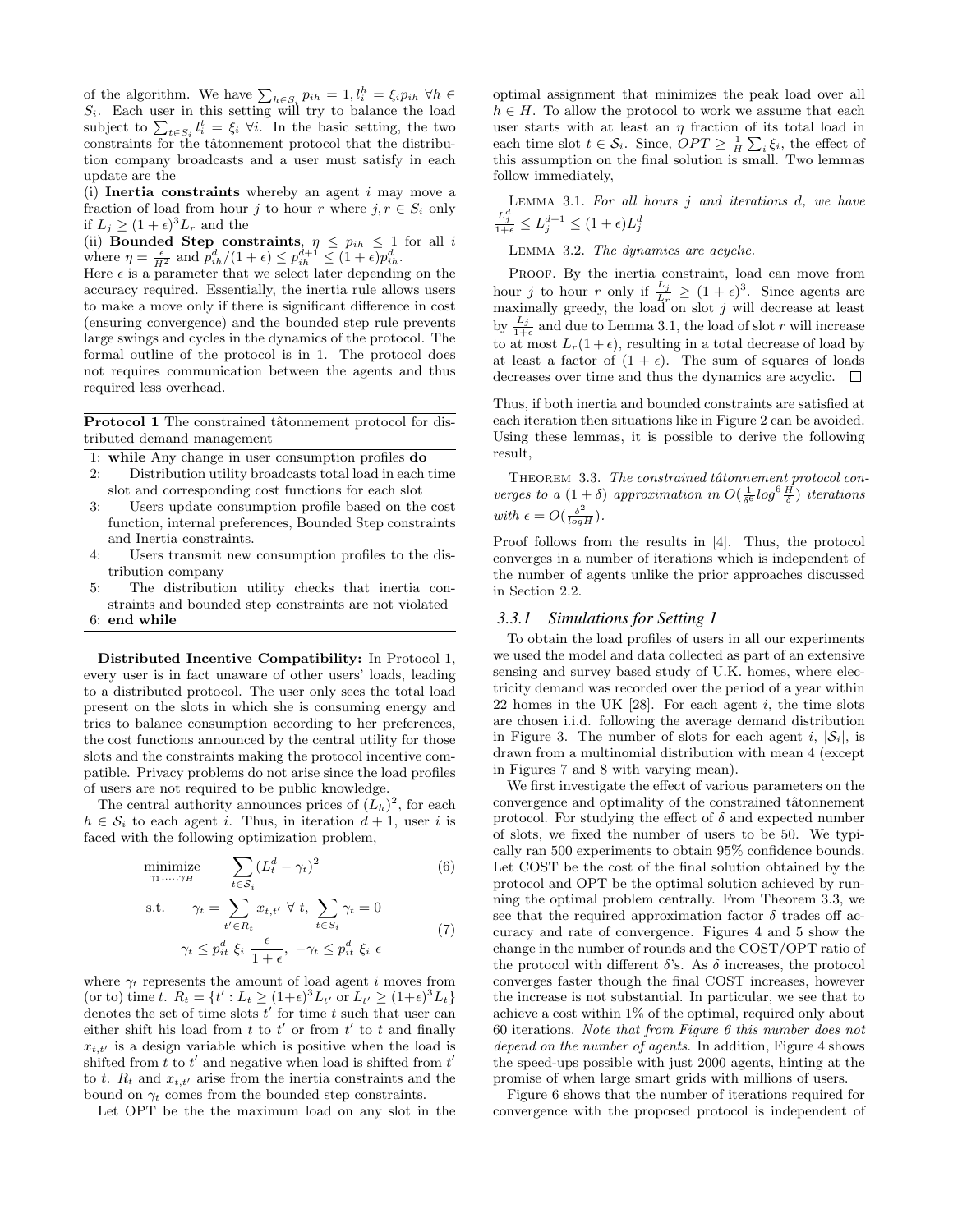

Figure 3: Distribution of the load on a hourly basis



Figure 4: Decrease in the number of iterations with increase in the approximation factor  $\delta$ 



Figure 5: Sub optimality of final solution with desired approximation factor  $\delta$ 



Figure 6: Comparison of sequential updates and the constrained tâtonnement protocol



Figure 7: Faster convergence of constrained tâtonnement with increased user flexibility  $E[|S_i|]$ 



Figure 8: Decrease in peak to average ratio with increased user flexibility  $E[|S_i|]$ 

the number of users, in agreement with Theorem 3.3. This is in contrast to the linear increase in number of iterations for the sequential protocols in [24, 33]. For comparison, we kept the value of  $\delta = 0.5$ , thus  $\epsilon = 0.0787$ . Figures 7 and 8 show how the number of rounds and peak average ratio vary with the increase in expected number of slots,  $E[|\mathcal{S}_i|]$ , a representation of the patience of the users. We see that when users are more flexible, the protocol converges much faster as they have more choices to shift, also resulting in decrease in peak load. However, we note that the standard protocols do not benefit from increased user flexibility.

### 3.4 Setting 2 : Incorporating Capacity Constraints for Each Hour

As described in Sections 1 and 2, distribution companies make day ahead commitments and so want users to balance load subject to per slot capacity constraints of the form  $L_t =$  $\sum_{i=1}^{n} l_i^t \leq C_t, \forall t$ . Now, depending on the requirements of the distribution utility, various types of cost functions could be communicated to the users. However, incorporating the capacity constraint does not follow as a direct extension to the protocol described in the previous section.

**Non-Triviality:** Suppose our goal is to minimize  $\max_t L_t^2$ subject to the capacity limits and we directly apply Protocol 1 developed in the previous section, adding an additional constraint that the users are allowed to move a fraction of load from slot  $j$  to slot  $r$  if  $r$  is not at its capacity. Consider a scenario where  $L_r < C_r$ ,  $L_j > C_j$ ,  $L_j < L_r$  then the user would shift load from a time  $j$  to time  $r$  because it has unfilled capacity, but that results in violating the inertia constraint.

Our solution to this problem is to use scaling, whereby we use constrained tâtonnement to balance  $L_t/C_t$ ,  $\forall t$ . Thus, the cost function announced to the users is a scaled quadratic cost, This scaling can be done by defining a 'scaled world'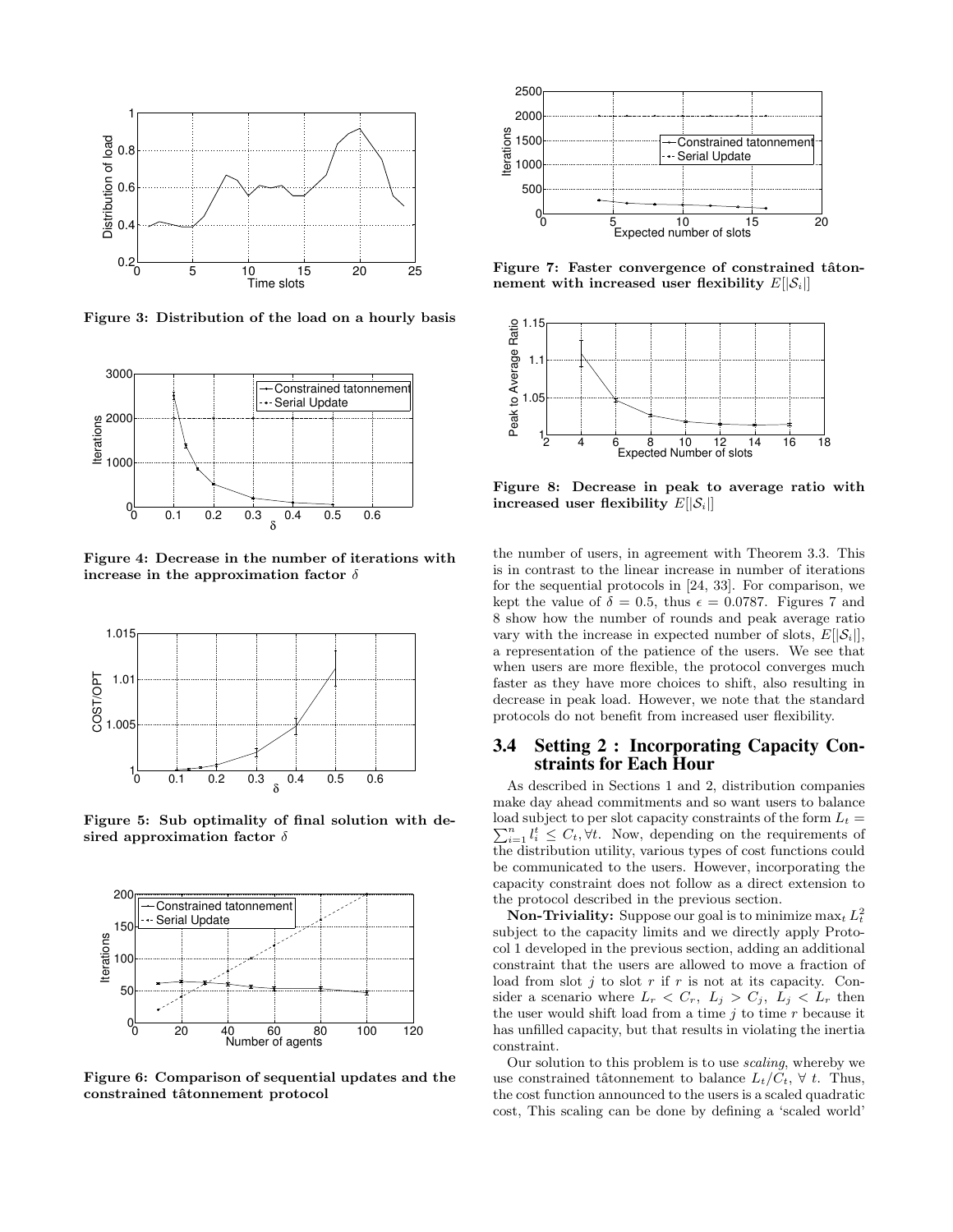where,  $l'_{ih} = l_{ih}/C_h$ ,  $l'_{ih} = \xi'_{ih} p_{ih}$ ,  $\xi'_{ih} = \xi_i/C_h \forall h, i$ ,  $C'_{h} =$  $1, L'_h = L_h/C_h \ \forall h \text{ and }, \sum_h p_{ih} = 1 \ \forall i. \text{ Now, shifting } \gamma$ unit of load by user i from hour j to hour r, in round  $d+1$ implies:

$$
l'_{ij}^{d+1} = l'_{ih} - \gamma \text{ and } l'_{ir}^{d+1} = l'_{ir} + \gamma \frac{C_j}{C_r}
$$
 (8)

Note that since the end user is unaware of the scaling, utility company should be providing the simple rules to the end customer for simplicity. So that users won't have to be worried about the capacity constraints. (8) ensures that if a user shifts his load from low capacity to high capacity then his utility increases more compared to shifting load from high capacity to low capacity. Note that we can enforce  $(8)$ by designing the cost function in a proper way so that user the does not have to take into account complication shifting. The two constraints can then be modified as (i) Inertia constraints: A fraction of load of user  $i$  may move from hour j to hour r where  $j, r \in S_i$  only if  $L_j \geq (1+\epsilon)^3 L_r \frac{C_j}{C_r}$  and (ii) **Bounded step constraints:**  $\eta \leq p_{ih} \leq 1$  for all i where  $\eta = \frac{\epsilon}{H^2}$  and  $p_{ih}^d/(1+\epsilon) \leq p_{ih}^{d+1} \leq (1+\epsilon)p_{ih}^d$ . The bounded step rule remains the same as it imposes constraints only on the fraction of load and not the absolute load, but the inertia constraints change because of the scaling. We will now see that after imposing the modified constraints and following the rules given in (8) the dynamics will remain acyclic.

Lemma 3.3. By applying modified inertia rule and bounded step constraint, dynamics are acyclic. Moreover if there exist a feasible solution $(i.e. \text{ exist a load profile such that all the}$ slots are within capacity limit satisfying the constraints) then at the end of the algorithm we have  $L_t < (1+\epsilon)^3 C_t$   $\forall t$  i.e. the load on each slots are within some approximate fraction of its capacities.

PROOF. First we will prove that the dynamics are acyclic. If a user *i* shifts  $\rho$  fraction of load from  $j^{th}$  hour to  $r^{th}$ hour at iteration  $d + 1$ , then he will be charged according to the following updation rules:  $p_{ij}^{d+1} = p_{ij}^d - \rho p_{ij}^d$ ,  $p_{ir}^{d+1} =$  $p_{ir}^d + \rho p_{ij}^d \frac{C_j}{C_r}$ <br>But by bounded step rule we have

$$
p_{ij}^d - \rho p_{ij}^d \ge \frac{p_{ij}^d}{1 + \epsilon}, \ p_{ir}^d + \rho p_{ij}^d \frac{C_j}{C_r} \le p_{ir}^d (1 + \epsilon) \tag{9}
$$

By equation (9) we have:

$$
\rho p_{ij}^d \le p_{ij}^d \frac{\epsilon}{1+\epsilon}, \rho p_{ij}^d \le \frac{C_r}{C_j} p_{ir}^d \epsilon \tag{10}
$$

Note that in order to shift  $\rho p_{ij}^d$  amount of load from time  $j$  to  $r$ , user  $i$  has to choose

$$
\rho p_{ij}^d = \min\{p_{ij}^d \frac{\epsilon}{1+\epsilon}, \frac{C_r}{C_j} p_{ir}^d \epsilon\}
$$

Consider 2 cases:

- Case 1: if  $p_{ij}^d \frac{\epsilon}{1+\epsilon} > \frac{C_r}{C_j} p_{ir}^d \epsilon$  then  $p_{ir}^{d+1} = p_{ir}^d + p_{ir}^d \epsilon$ Thus load on machine r increases by at most  $(1 + \epsilon)$  fraction.
- Case 2:  $p_{ij}^d \frac{\epsilon}{1+\epsilon} < \frac{C_r}{C_j} p_{ir}^d \epsilon$  then  $p_{ij}^{d+1} = \frac{p_{ij}^d}{1+\epsilon}$

Thus load on machine j decreases at least by  $\frac{1}{1+\epsilon}$  factor.

Next we will show that once the algorithm converges all the slots are within approximate capacity limits. Suppose when the algorithm converges  $\exists t$  such that  $L_t > C_t(1+\epsilon)^3$ . Since there exists a feasible solution

 $\Rightarrow \exists i, t_j \text{ s.t. } L_{t_j} < C_{t_j} \text{ and } t, t_j \in S_i$ . Since  $\frac{L_t}{C_t} > \frac{L_{t_j}}{C_{t_j}}$  $\frac{L_{t_j}}{C_{t_j}}$ , it would be beneficial for agent i to shift the load from  $t$  to  $t_j$ . Thus we can assume that the inertia rule fails

 $\Rightarrow \frac{L_t}{C_t} < \frac{L_{t_j}}{C_{t_j}}$  $\frac{L_{t_j}}{C_{t_j}}(1+\epsilon)^3 < (1+\epsilon)^3$  which leads to contradiction.  $\Box$ 

Thus, the central utility announces quadratic scaled prices such that agent  $i$  is faced with the following optimization problem in iteration  $d+1$ ,

$$
\begin{aligned}\n\text{minimize} & \sum_{\gamma_1, \dots, \gamma_H} (L_t - \gamma_t - \frac{(\sum_{t' \in S_i} L_{t'}) C_t}{\sum_{t' \in s_i} C_{t'}})^2 \\
\text{s.t.} & \gamma_t = \sum_{t' \in R'_t} x_{t,t'} \forall t, \sum_{t \in S_i} \gamma_t = 0 \\
& \gamma_t \le p_{it}^d \xi_i \frac{\epsilon}{1 + \epsilon}, -\gamma_t \le p_{it}^d \xi_i \epsilon\n\end{aligned} \tag{11}
$$

where  $R'_t = \{t' : L_t \geq (1+\epsilon)^3 L_{t'} C_t / C_{t'} \text{ or } L_{t'} \geq (1+\epsilon)^3 L_{t'} C_t \}$  $(\epsilon)^3 L_t C_{t'}/C_t\}$ 

This quadratic cost function ensures that it is in best interest of every player i to balance the load  $L_t/C_t \ \forall t \in S_i$ . If such prices and constraints are used then we have the following theorem,

THEOREM 3.4. The constrained tâtonnement dynamics in the 'scaled world' converges to  $(1 + \delta)$  approximation in  $O(\frac{1}{\delta^6} \log^6 \frac{H}{\delta})$  iterations for  $\epsilon = O(\frac{\delta^2}{\log H})$ .

We then have  $L'_{max} \leq (1 + \delta)OPT'$  where  $OPT'$  is the optimal load in the scaled world. In the original world, let  $\tilde{C}'_*$  and  $C''_*$  be the capacity of slot having the  $OPT'$  and  $L'_{max}$  load respectively. Then we have

$$
\frac{L_{max}}{C_{max}} \le \frac{L_{max}}{C_*'} \le (1+\delta)\frac{OPT}{C_*''} \le (1+\delta)\frac{OPT}{C_{min}} \qquad (12)
$$

where  $C_{max}$  and  $C_{min}$  are the largest and smallest capacities, respectively. Hence in the original (unscaled) world we have the following corollary:

COROLLARY 3.1. The scaled constrained tâtonnement protocol results in a  $(1+\delta) * (\frac{C_{max}}{C_{min}})$  approximation in  $O(\frac{1}{\delta^6}log^6{\frac{H}{\delta}})$ *iterations for*  $\epsilon = O(\frac{\delta^2}{log H})$ .

Here again we see that an approximately optimal solution that satisfies the capacity constraints is reached in a number of iterations independent of the number of agents.

#### *3.4.1 Simulations for Setting 2*

With updated rules we now illustrate the dynamics of the scaled constrained tâtonnement protocol where users solve (11). An important point to emphasize is that whenever there exists a solution that satisfies the capacity constraints,  $L_t \leq C_t \forall t$ , the protocol will output a feasible solution. For simulations in this section we fixed number of agents to be 50,  $\delta = 0.2$ . Expected number of slots for every users are selected by uniform distribution between 2 to 24 and capacities of each slot are also chosen uniformly between  $C_{min}$ and  $C_{max}$ . We define cost of the solution as  $\sum_{t} L_t^2$  whereas OPT is defined as minimum value of  $\sum_{t} L_t^2 \sin t$ .  $L_t \leq C_t$ .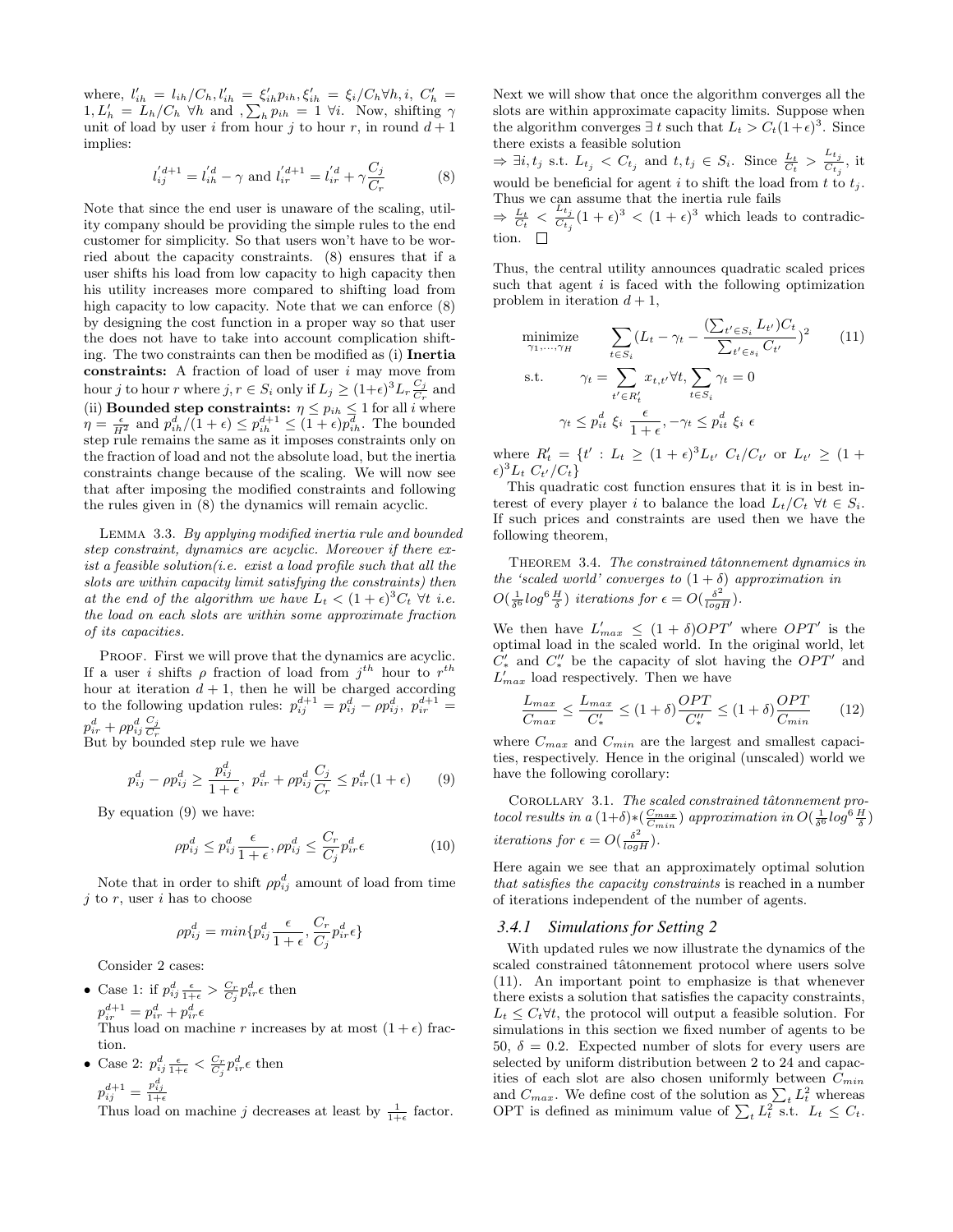

Figure 9: Increased sub-optimality (COST/OPT) with increasing bandwidth  $(C_{max}/C_{min})$ 



Figure 10: Decreasing of sub-optimality  ${\rm (COST/OPT)}$  with increased load factor  $(\frac{\sum_h C_h}{\sum_{i,h} l_i^h})$ 

Figure 9 shows that as the ratio of the maximum capacity and minimum capacity, also called the bandwidth  $(\frac{C_{max}}{C_{min}})$ increases, the ratio between protocol cost and optimal cost also increases, in agreement with Corollary 3.1. The results also show that even though we are balancing  $L_t/C_t$  we are not that far from the true optimal solution which balances  $L_t$  over all t.

We next try to understand the performance of the protocol under different loads. We define the 'load factor' of the system to be the fraction  $\frac{\sum_h C_h}{\sum_{i,h} l_i^h}$ . Thus, a load factor of 1 means that the system is completely loaded to capacity. For the purpose of simulation in this setting we try to find the values of  $\xi_i$  by fixing the load factor on every slot. After finding the  $\xi_i$ 's according to the load factor we then run our algorithm after placing random load from each user on each time slots. Figure 10 shows that when the system is operating at or near capacity, the protocol performs particularly well. The reason is that when the load factor is smaller it results in larger scaling of the total load available for the slots which has higher capacity.

### 3.5 Setting 3 : Distributed Micro-Storage Management

In the storage problem, each household has storage of capacity  $B_{max}$  (We considered here that each user has same storage capacity but the algorithm can be easily extended for different storage capacity as users are running optimization problem at their end independent of other users) and a consumption profile  $dm$  such that  $dm_t$  amount of load is required at each time slot  $t$ . Each user  $i$  then has  $t$  additional constraints, corresponding to the requirement that the



Figure 11: Flattening of overall load profile though constrained tâtonnement with micro-storage



Figure 12: Decrease in peak to average ratio with increased per user storage capacity

electricity consumed in each time slot must be drawn from the grid prior to t. For this problem we directly apply constrained tâtonnement with the center announcing quadratic costs,  $(L_h)^2$  where in addition to the inertia and bounded step constraints each user has to satisfy their own internal storage constraints. The optimization problem faced by user i in iteration  $d+1$  is,

minimize  
\n
$$
\sum_{\gamma_1,\dots,\gamma_H} (L_t^d - \gamma_t)^2
$$
\n
$$
\text{s.t.} \quad 0 \le \sum_{t=1}^\tau (l_t^t - \gamma_t - dm_t) \le B_{\max} \ \forall \tau, \gamma_t = \sum_{t' \in R_t} x_{t,t'} \ \forall t
$$
\n
$$
\sum_{t \in \mathcal{H}} \gamma_t = 0, \ \gamma_t \le p_{it}^d \xi_t \frac{\epsilon}{1 + \epsilon}, \ -\gamma_t \le p_{it}^d \xi_t \epsilon
$$
\n(13)

Note that the goal here is to find the storage profile given the load profile. One interesting direction can be to combine setting 1 and setting 3 so that a user can update the load and storage profiles in parallel.

#### *3.5.1 Simulations for Setting 3*

We have simulated daily energy consumption profiles based on the models in [28] to obtain  $dm_t$ . This model results in realistic load curves as seen in Figures 3 and 11. The broken line in Figure 11 represents the initial total load profile without storage and the solid lines represent the load profiles with storage at the end of the tâtonnement protocol(with battery capacity 1.6 KWh and 5 KWh). We can see from Figure 11 that the peak load decreases substantially with constrained tâtonnement. Figure 12 shows that as the storage capacity each user has increases, the peak load decreases. Thus, constrained tâtonnement prevents the herding that was observed in the agent models of [8, 33]. As shown in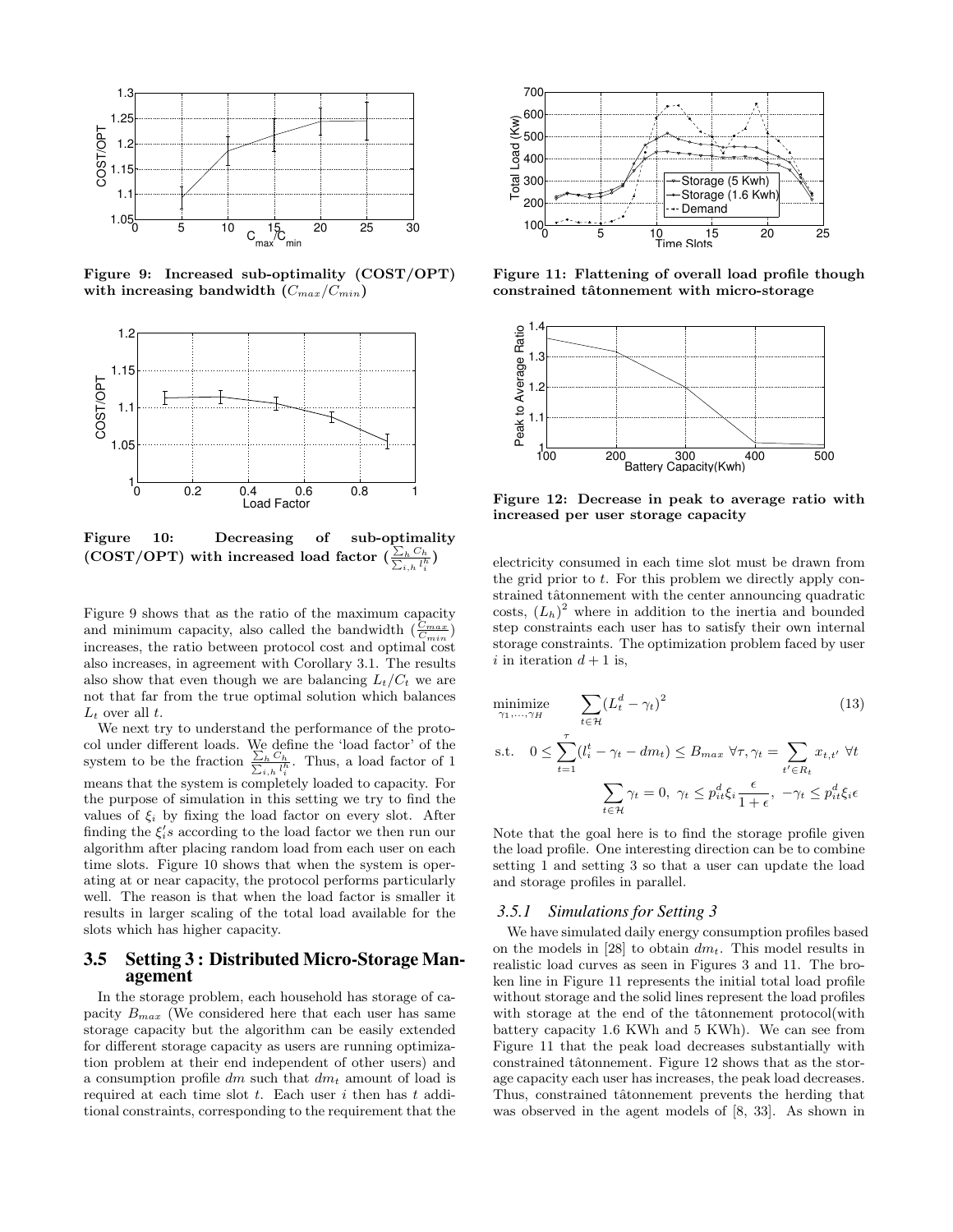

Figure 13: Flattening of overall load profile with storage

figure 11, using storage capacity of 1.6 Kwh results in 27.6% peak reduction whereas increasing storage capacity to 5 Kwh results in 33.6% reduction in peak. To demonstrate the generality of our results, we also conduct experiments on the microgrid data set from [6]. This data set consists of electrical data over a single 24-hour period from 443 unique homes. In Figure 13 we see that substantial reductions in peaks are possible with co-ordinated charging of local storage.

## 4. RELATIONSHIP TO PRIOR WORK

This work builds on a few different research directions that we review here for clarity. The first is the line of research pioneered in [19] where they "argue that the concepts and technologies pioneered by the Internet - the fruits of the past four decades of Internet research - can make fundamental contributions to the architecture and operations of the future grid." They identify the similarities between the cyber-physical systems that constitute the internet and the next generation smart grid and propose that many of the techniques studied, developed and proven effective in the internet could be used to design protocols for the smart grid. In particular they outline the possible benefits of both proactive and reactive congestion control, made possible by the large scale deployment of smart meters throughout the grid. [3] suggest the use of these techniques for real time congestion management. Extending this line of work we introduce game theoretic principles, modelling users as self interested agents who may lie to maximize their own welfare. In addition, we conduct a rigorous analysis of the number of iterations and sub-optimality of these algorithms.

The second line of work is based on agent based models of storage [33] and demand [27, 24] management. In particular, [33, 24] consider game theoretic concepts such as individual rationality and solve for the Nash equilibrium. However, the protocols suggested require a linear number of iterations to converge making them infeasible in large grids or even for large simulations as mentioned in [33]. Work such as [22, 16] show how how to capture the utilities of a large number of different appliances using simple constraints and create a distributed optimization problems which can then be solved by tâtonnement. These approaches form the motivation for our Setting 3. Our primary contribution to this line of research is to show that it is possible to add simple, centrally verifiable constraints to all of these distributed demand management problems to obtain convergence in a number of iterations independent of the number of users, a substantial speed-up over the linear number of iterations required in  $[24, 1]$ 33]. This improvement is particularly important, as mentioned earlier, in modern distribution grids with millions of users and possibly tens of millions of smart appliances.

### 5. CONCLUSIONS AND FUTURE WORK

In this paper, we presented a tâtonnement framework for resource allocation among intelligent agents in the smart grid, that non-trivially generalizes past work in this area. Using a parallel to work in server load balancing we developed fast, incentive compatible, distributed protocols by communicating constraints along with pricing signals. We adapt the theoretical work to a variety of practical scenarios and show that incorporating novel constraints in practical settings requires a rethinking of how prices and constraints are set. Extensive simulations validate the improvements possible with constrained tâtonnement. A highlight of our simulations is that in some scenarios performance was substantially better than expected from the (worst case) theoretical bounds. In particular, fewer iterations were required to achieve a smaller optimality gap than expected in Figures 4 and 7. Improving the bounds with better models of agents and their consumption is an interesting direction of future work. In addition, special tâtonnement strategies can be (and in some cases have been) applied to other important resource allocation problems in next generation cyber-physical systems where our work may find application. We would also like to extend our work to some more complicated setting where agents have the preferences over available slots and to include maximum charging rates of the battery in setting 3. In setting 2, we assumed that there exist a load profile consumption which satisfies the capacity constraints. In future, we would like to present the solution concept where such consumption profile does not exist. For example, extending these protocols to handle deadlines for the completion of certain loads which an agent may have. Finally, a better understanding of the practical overheads and comparison of different protocols is an important direction of future work.

### 6. REFERENCES

- [1] M. Albadi and E. El-Saadany. Demand response in electricity markets: An overview. In IEEE Power Engineering Society General Meeting, 2007.
- [2] R. Anderson and S. Fuloria. On the security economics of electricity metering. Proceedings of the WEIS, 2010.
- [3] O. Ardakanian, C. Rosenberg, and S. Keshav. Real-time distributed congestion control for electrical vehicle charging. Greenmetrics, 2012.
- [4] B. Awerbuch, Y. Azar, and R. Khandekar. Fast load balancing via bounded best response. In SODA, pages 314–322, 2008.
- [5] P. Barker and R. De Mello. Determining the impact of distributed generation on power systems. i. radial distribution systems. In IEEE Power Engineering Society Summer Meeting, volume 3, pages 1645 –1656 vol. 3, 2000.
- [6] S. Barker, A. Mishra, D. Irwin, E. Cecchet, P. Shenoy, and J. Albrecht. Smart\*: An open data set and tools for enabling research in sustainable homes. 2012.
- [7] S. Borenstein. The trouble with electricity markets: Understanding California's restructuring disaster. The Journal of Economic Perspectives, 16(1):191–211, 2002.